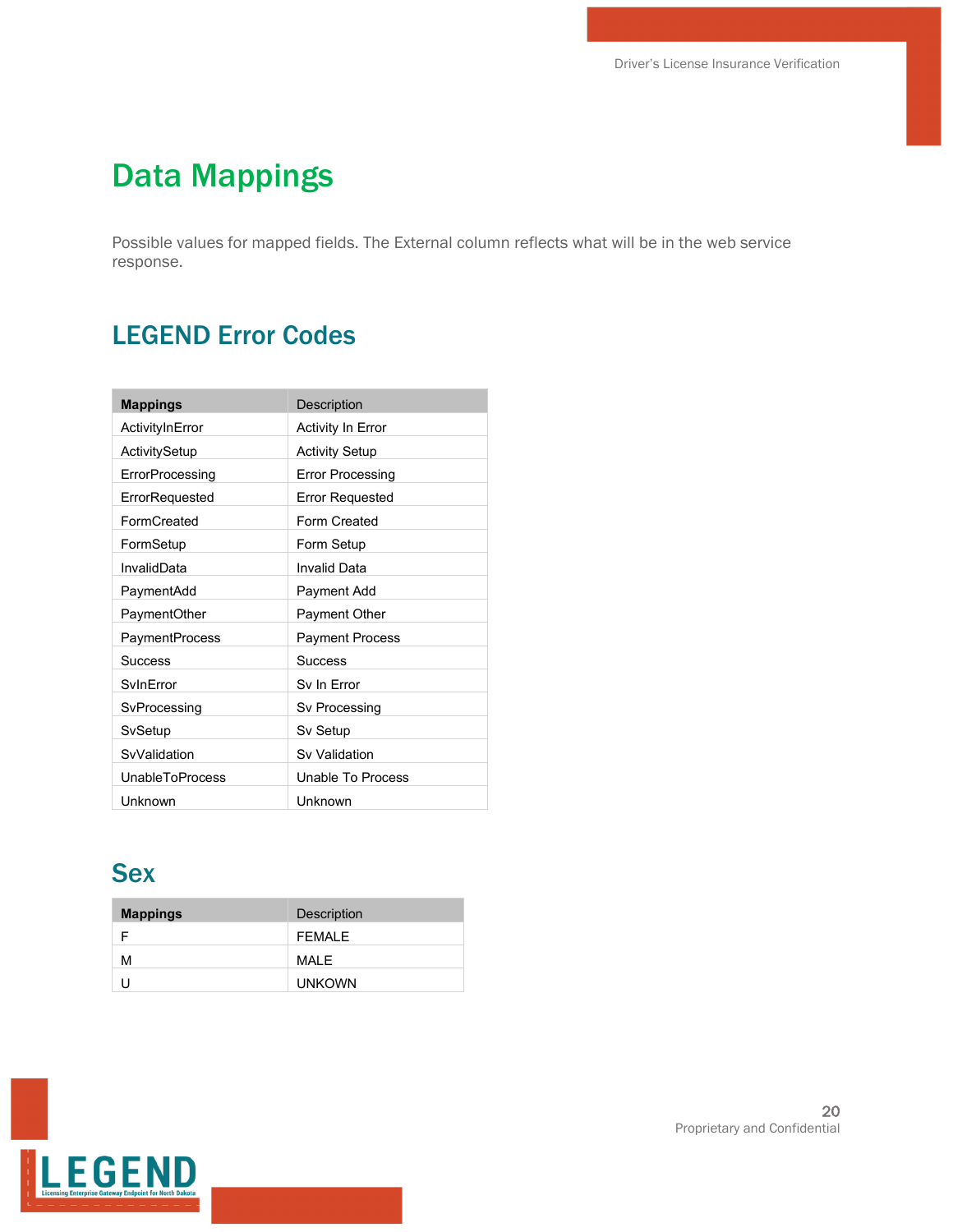### Hair Color

| <b>Mappings</b> | Description  |
|-----------------|--------------|
| <b>AUB</b>      | Auburn       |
| <b>BLD</b>      | Bald         |
| <b>BLK</b>      | <b>Black</b> |
| <b>BLN</b>      | <b>Blond</b> |
| <b>BRO</b>      | <b>Brown</b> |
| <b>GRY</b>      | Grey         |
| <b>RED</b>      | Red          |
| <b>UNK</b>      | Unknown      |
| WHI             | White        |

# Eye Color

| <b>Mappings</b> | Description  |
|-----------------|--------------|
| <b>BLK</b>      | <b>Black</b> |
| <b>BLU</b>      | Blue         |
| <b>BRO</b>      | <b>Brown</b> |
| <b>DIC</b>      | Dichrom      |
| <b>GRN</b>      | Green        |
| <b>GRY</b>      | Gray         |
| <b>HAZ</b>      | Hazel        |
| <b>MAR</b>      | Maroon       |
| <b>PNK</b>      | Pink         |
| <b>UNK</b>      | Unknown      |

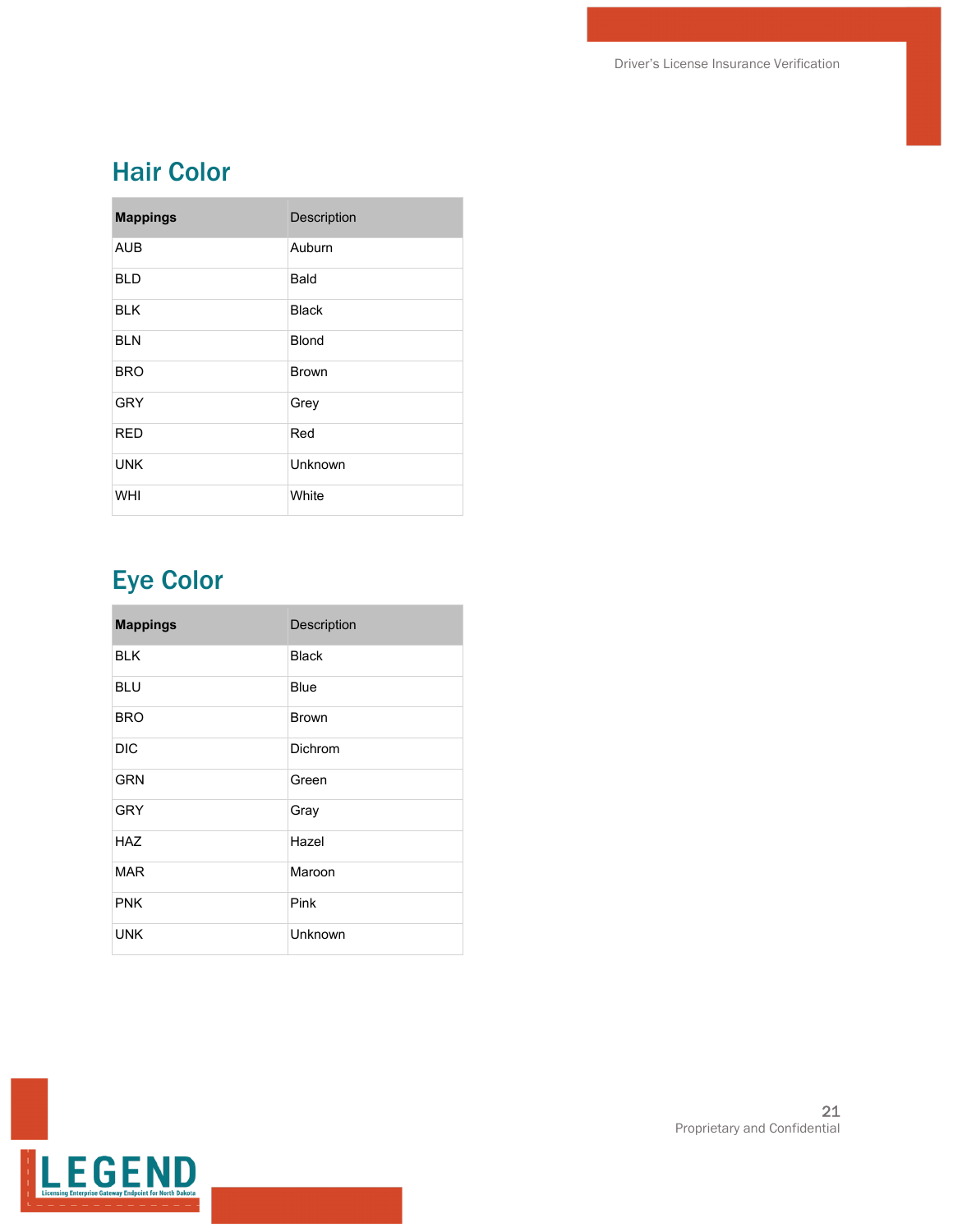## License/Permit/Seasonal Status

| <b>Mappings</b>          | <b>Description</b>                                 |
|--------------------------|----------------------------------------------------|
| <b>DISQUALIFIED</b>      | Credential disqualified                            |
| CANCELLED                | Credential cancelled                               |
| <b>DECEASED</b>          | Driver reported as deceased                        |
| <b>ACTIVE</b>            | Active (current) credential is in good standing    |
| <b>EXPIRED</b>           | <b>Expired credential</b>                          |
| <b>NONE</b>              | None (does not exist)                              |
| <b>REVOKED</b>           | Revoked credential                                 |
| REVOKED TRI              | Revoked with active Temporary Restricted License   |
| SUSPENDED TRI            | Suspended with active Temporary Restricted License |
| <b>SURRENDERED</b>       | Credential surrendered                             |
| <b>SUSPENDED</b>         | Suspended credential                               |
| TRANSFERRED OUT OF STATE | Driver transferred (moved) to another state        |

#### License Class

| lA.  | Any combination of vehicles with a gross combination weight rating of 26,001 pounds or more, provided the GVWR of the<br>vehicle(s) being towed is in excess of 10,000 pounds. (Holders of a Class A license with applicable endorsements may operate<br>Class B, C, and D vehicle groups, but not a Class M.)                                                                                                                                                                                           |
|------|----------------------------------------------------------------------------------------------------------------------------------------------------------------------------------------------------------------------------------------------------------------------------------------------------------------------------------------------------------------------------------------------------------------------------------------------------------------------------------------------------------|
| AM   | Both Class A and Class M.                                                                                                                                                                                                                                                                                                                                                                                                                                                                                |
| B    | Any single vehicle with gross vehicle weight rating of 26,001 pounds or more and any such vehicle towing a vehicle not in excess<br>of 10,000 pounds. (Holders of a Class B license with applicable endorsements may operate Class C and D vehicle groups, but<br>not Class M.)                                                                                                                                                                                                                          |
| BM   | Both Class B and Class M.                                                                                                                                                                                                                                                                                                                                                                                                                                                                                |
| IC.  | Any single vehicle with a gross vehicle weight rating of 26,000 pounds or less, any such vehicle towing a vehicle with a gross<br>weight rating not in excess of 10,000 pounds comprising (1) Vehicles designed to transport 16 or more passengers, including the<br>driver; and (2) Vehicles used in the transportation of hazardous materials under 49 CFR Part 172 (placarded material) and 42<br>CFR part 73. Holders of a Class C license may operate a Class D vehicle, but not a Class M vehicle. |
| CM . | Both Class C and Class M.                                                                                                                                                                                                                                                                                                                                                                                                                                                                                |

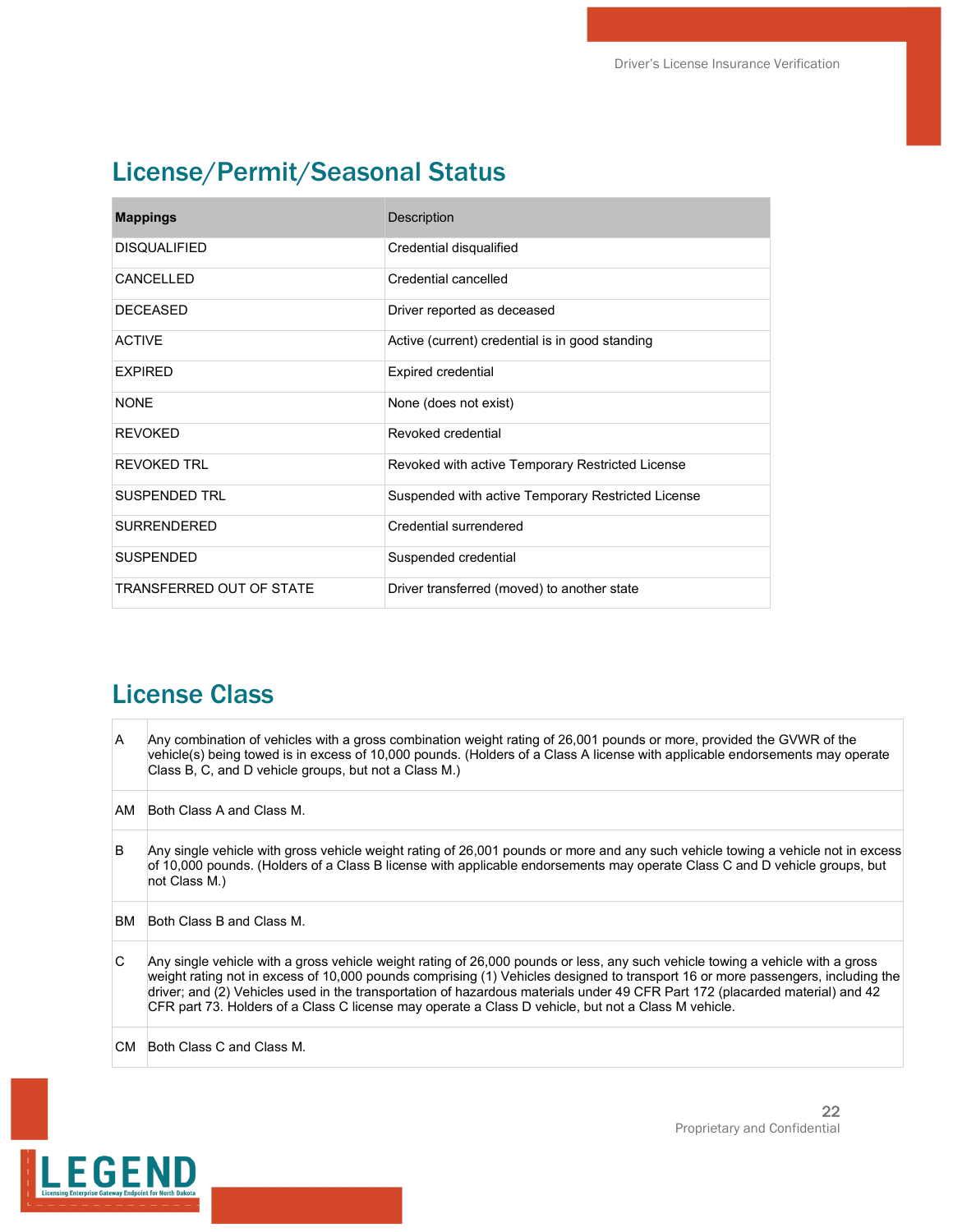| D   | Any single vehicle less than 26,001 pounds GVWR; may tow vehicles not in excess of 10,000 pounds. Note: must be 18 years of<br>age or under farm exemption if combined weight exceeds 26,000 pounds. Trucks towing trailers in excess of 10,000 pounds,<br>provided the combined weight does not exceed 26,000 Gross Combination Weight Rating. Not valid for Class A, B, C, or M. |
|-----|------------------------------------------------------------------------------------------------------------------------------------------------------------------------------------------------------------------------------------------------------------------------------------------------------------------------------------------------------------------------------------|
| DM. | Both Class D and Class M.                                                                                                                                                                                                                                                                                                                                                          |
| м   | Any two or three wheeled motorcycle.                                                                                                                                                                                                                                                                                                                                               |
| MВ  | Motorized Bicycle License - Needed to operate motorcycles under 50 CCs                                                                                                                                                                                                                                                                                                             |
| ID  | State Identification Card                                                                                                                                                                                                                                                                                                                                                          |

## Seasonal Class

|  | Seasonal Class B License. May operate class B or C vehicle groups within 150 miles from a place of business or farm being |
|--|---------------------------------------------------------------------------------------------------------------------------|
|  | served. Cannot have more than one 180 day or two 90 day periods over the course of 12 months.                             |

#### Permit Class

| A | B | `n<br>◡ | M |  |
|---|---|---------|---|--|
|   |   |         |   |  |

#### **Restrictions**

| ??? ADAPTIVE CONTROLS                                      |
|------------------------------------------------------------|
| ??? FOR EXAMINING PURPOSES ONLY                            |
| 2-WHEFI FD WITH AUTO TRANS AND 3-WHEFI FD MOTORCYCLES ONLY |
| 6/12 MOS. AND DRIVERS ED REQUIRED DUE TO GDL CANCELLATION  |
| Agri-Business Seasonal                                     |
| Automatic Transmission CMV                                 |
| AUTOMATIC TRANSMISSION FOR CLASS A ONLY- GRANDFATHERED IN  |

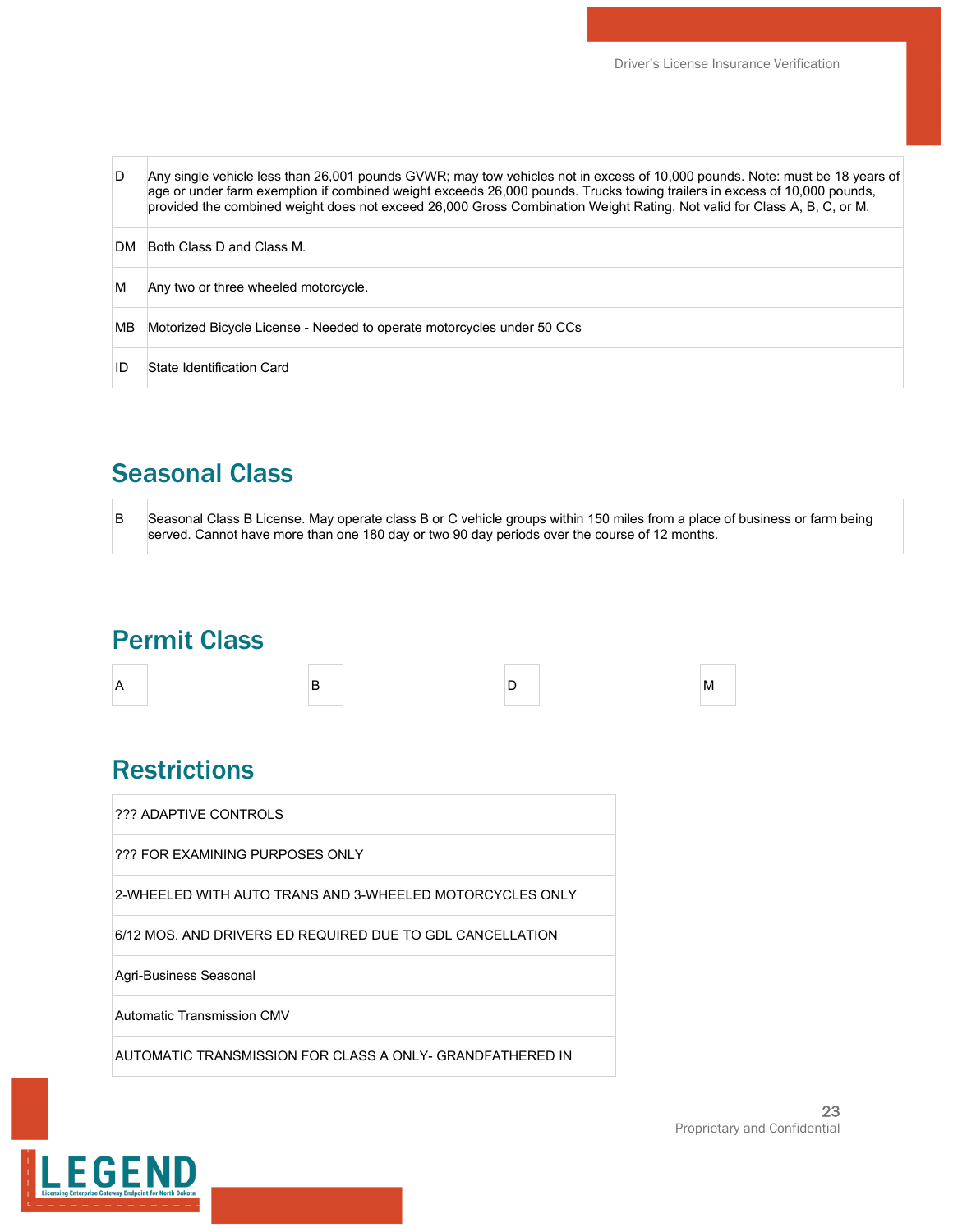AUTOMATIC TRANSMISSION FOR CLASS D ONLY

AUTOMATIC TRANSMISSION OR HAND CONTROLS

BIOPTIC TELESCOPIC DEVICE

CDL For Intrastate Only

CDL VALID FOR FARM AND GOVERNMENT VEHICLES ONLY

CL M UNDER 16 RESTRICTED TO 510 CC ENGINE OR LESS

CLASS A AND B MANUAL TRANS FOR EXAMINING PURPOSES ONLY

CLASS A BUS FOR EXAMINING PURPOSES ONLY

CLASS A,B, AND S ENDORSEMENT FOR EXAMINING PURPOSES ONLY

CLASS ABC FOR EXAMINING PURPOSE ONLY

CLASS M VEHICLES WITH AUTOMATIC TRANSMISSION ONLY

CMV VEHICLES WITH AUTOMATIC TRANSMISSION ONLY

COMMERCIAL VALID FOR FEDERAL SPE PURPOSES ONLY

Corrective Lenses

Daylight Driving Only

EXTENDED CLUTCH PEDAL WHILE OPERATING COMMERCIAL VEHICLES

EXTENDED FOOT PEDALS

EXTRA SEAT CUSHION OR RAISED SEAT

EYE LENSES REQUIRED FOR CDL ONLY

HAND BRAKES

HAND CONTROL BRAKE FOR CLUTCH VEHICLES

INTEGRATED BRAKING SYSTEM ON MOTORCYCLE

LEFT FOOT ACCELERATOR

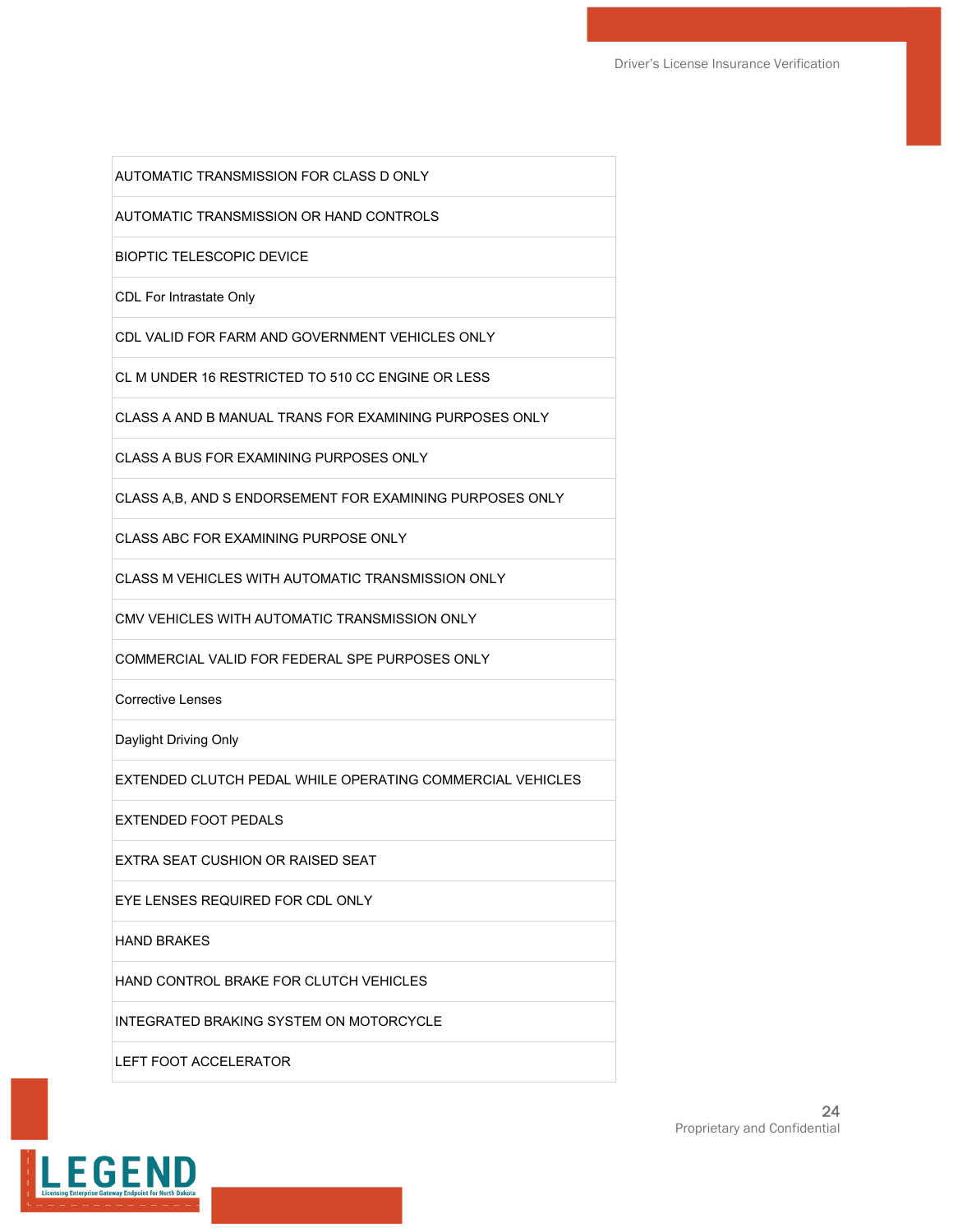| LEFT FOOT ACCELERATOR WHILE OPERATING CLUTCH VEHICLES  |
|--------------------------------------------------------|
| <b>Medical Variance</b>                                |
| No Airbrake Equipped CMV                               |
| No Airbrake Equipped CMV                               |
| No Class A or B Passenger Bus                          |
| No Class A Passenger Bus                               |
| No Full Airbrake Equipped CMV                          |
| NO INTERSTATE DRIVING                                  |
| No Manual Transmission Equipped CMV                    |
| No Passengers Allowed on Permit                        |
| No Tractor-Trailer CMV                                 |
| No Tractor-Trailer CMV                                 |
| NOT VALID FOR CLASS A PASSENGER BUS                    |
| NOT VALID FOR CLASS B SCHOOL BUS                       |
| Only Empty Tanks Allowed on Permit                     |
| <b>OPERATE WITHIN ???</b>                              |
| OPERATE WITHIN 10 MILE RADIUS OF JAMESTOWN             |
| OPERATE WITHIN 25 MILE RADIUS OF MAYVILLE AND PORTLAND |
| OPERATE WITHIN 30 MILE RADIUS OF CAVALIER              |
| OPERATE WITHIN 40 MILE RADIUS OF LINTON                |
| OPERATE WITHIN 50 MILE RADIUS OF FARGO                 |
| OPERATE WITHIN 50 MILE RADIUS OF THOMPSON              |
| <b>OPERATE WITHIN CITY LIMITS OF BISMARCK-MANDAN</b>   |



ľ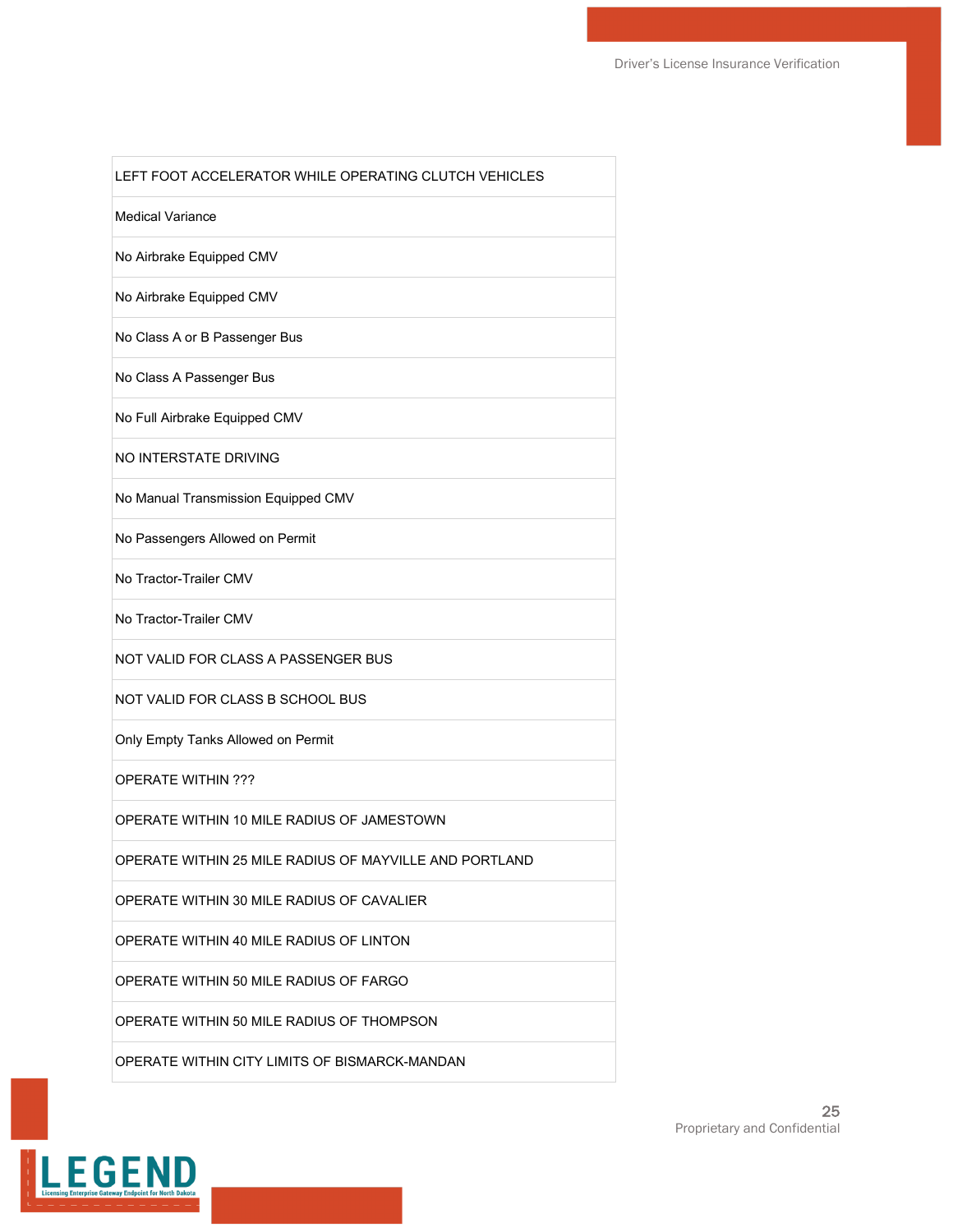| OPERATE WITHIN CITY LIMITS OF BOWMAN               |
|----------------------------------------------------|
| OPERATE WITHIN CITY LIMITS OF DEVILS LAKE          |
| OPERATE WITHIN CITY LIMITS OF DICKINSON            |
| OPERATE WITHIN CITY LIMITS OF ELLENDALE            |
| OPERATE WITHIN CITY LIMITS OF FARGO-WEST FARGO     |
| OPERATE WITHIN CITY LIMITS OF GRAND FORKS          |
| OPERATE WITHIN CITY LIMITS OF JAMESTOWN            |
| OPERATE WITHIN CITY LIMITS OF MANDAN               |
| OPERATE WITHIN CITY LIMITS OF MINOT                |
| OPERATE WITHIN CITY LIMITS OF NORTHWOOD            |
| OPERATE WITHIN CITY LIMITS OF WILLISTON            |
| OPERATE WITHIN THE CITY LIMITS OF BEACH            |
| OPERATE WITHIN THE CITY LIMITS OF FARGO/MOORHEAD   |
| <b>Outside Mirrors</b>                             |
| P AND S ENDORSEMENTS FOR EXAMINING PURPOSE ONLY    |
| P ENDORSEMENT VALID FOR C VEHICLES ONLY            |
| <b>POWER BRAKES</b>                                |
| POWER STEERING                                     |
| POWER STEERING IN MANUAL SHIFT VEHICLES            |
| POWER STEERING ON CLASS A VEHICLE                  |
| Proof of Financial Responsibility                  |
| PROOF OF LIABILITY INSURANCE REQUIRED              |
| PROSTHESIS FOR MANUAL TRANSMISSION, EXCEPT CLASS M |

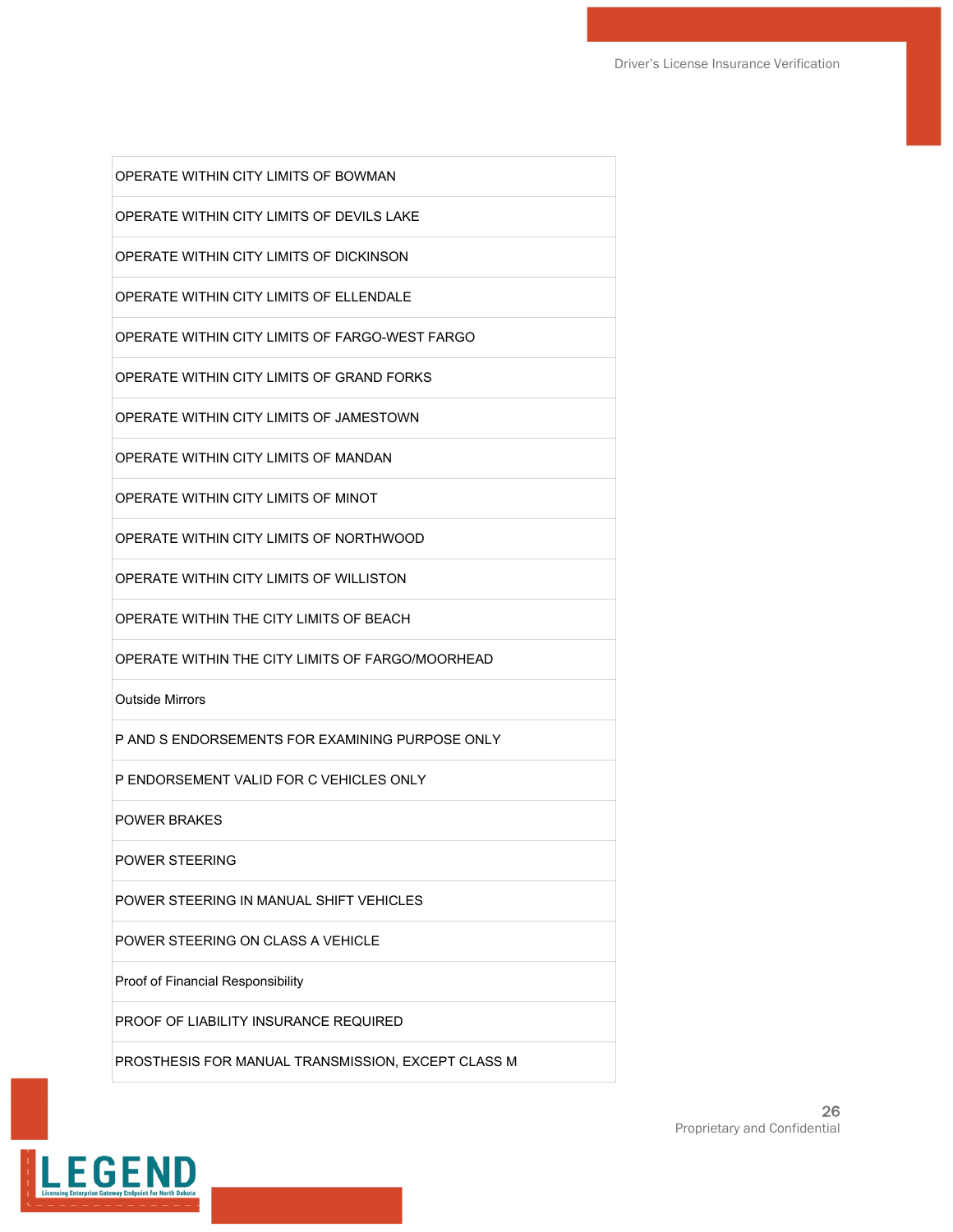PROSTHESIS REQUIRED WHEN DRIVING MANUAL TRANSMISSION VEHICLE

PROSTHESIS REQUIRED WHEN OPERATING MOTORCYCLE

PROSTHETIC DEVICE WHEN OPERATING A MOTOR VEHICLE

PROSTHETIC OR ORTHODIC DEVICE REQUIRED FOR COMMERCIAL VEHICLE

RIGHT SIDE DIMMER SWITCH

RIGHT SIDE DIRECTIONAL

S ENDORSEMENT VALID FOR C VEHICLES ONLY

Special Hand Control Equipment

SPECIAL HAND CONTROL ON MOTORCYCLE

SPECIAL HAND CONTROL ON MOTORIZED BICYCLE

SPEED NOT TO EXCEED ???

SPEED NOT TO EXCEED 30 MPH

SPEED NOT TO EXCEED 55 MILES PER HOUR

SPEED NOT TO EXCEED 60 MILES PER HOUR

SPEED NOT TO EXCEED 65 MILES PER HOUR

SPINNER KNOB WITH DIRECTIONAL SIGNALS

STEERING DEVICE AND PROSTHESIS REQUIRED

STEERING KNOB OR V GRIP STEERING DEVICE

STEERING RING REQUIRED FOR COMMERCIAL VEHICLES

THREE-WHEELED MOTORCYCLE ONLY

UNTIL AGE 18, CLASS ABC FOR CUSTOM HARVEST PURPOSES ONLY

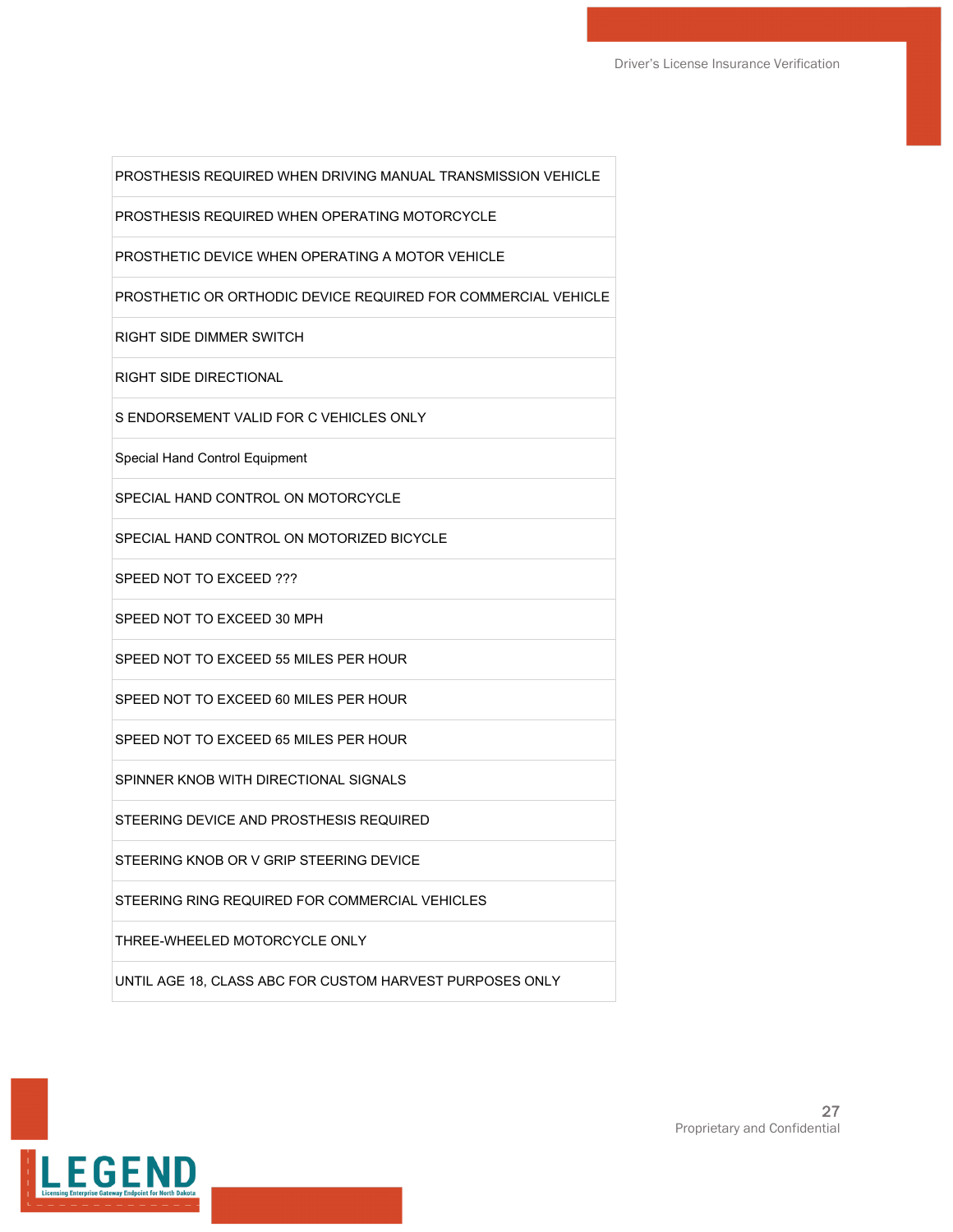#### **Endorsements**

| DOUBLE/TRIPLE TRAILERS    |
|---------------------------|
| <b>HAZARDOUS MATERIAL</b> |
| PASSENGER                 |
| <b>SCHOOL BUS</b>         |
| <b>TANKER VEHICLE</b>     |

# Verdict Type

| <b>Mappings</b> | Description               |
|-----------------|---------------------------|
| ADM             | Administrative Judication |
| CONV            | Conviction                |
| <b>VIOL</b>     | Violation                 |

#### Verdict ACD Codes

| A04 | A26 |  | A51        | <b>B02</b> | <b>B13</b> | <b>B28</b> | <b>B51</b> | <b>B64</b> |  |
|-----|-----|--|------------|------------|------------|------------|------------|------------|--|
| A08 | A27 |  | A52        | <b>B03</b> | <b>B14</b> | <b>B29</b> | <b>B52</b> | <b>B65</b> |  |
| A10 | A30 |  | A60        | <b>B04</b> | <b>B19</b> | <b>B30</b> | <b>B53</b> | <b>B70</b> |  |
| A11 | A31 |  | A61        | <b>B05</b> | <b>B20</b> | <b>B40</b> | <b>B54</b> | <b>B71</b> |  |
| A12 | A32 |  | A90        | <b>B06</b> | <b>B21</b> | <b>B41</b> | <b>B55</b> | <b>B72</b> |  |
| A20 | A33 |  | A91        | <b>B07</b> | <b>B22</b> | <b>B42</b> | <b>B56</b> | <b>B73</b> |  |
| A21 | A34 |  | A94        | <b>B08</b> | <b>B23</b> | <b>B43</b> | <b>B57</b> | <b>B74</b> |  |
| A22 | A35 |  | A95        | <b>B09</b> | <b>B24</b> | <b>B44</b> | <b>B60</b> | <b>B75</b> |  |
| A23 | A40 |  | A98        | <b>B10</b> | <b>B25</b> | <b>B45</b> | <b>B61</b> | <b>B76</b> |  |
| A24 | A41 |  | <b>AMV</b> | <b>B11</b> | <b>B26</b> | <b>B46</b> | <b>B62</b> | <b>B77</b> |  |
| A25 | A50 |  | <b>B01</b> | <b>B12</b> | <b>B27</b> | <b>B50</b> | <b>B63</b> | <b>B78</b> |  |
|     |     |  |            |            |            |            |            |            |  |

28 Proprietary and Confidential

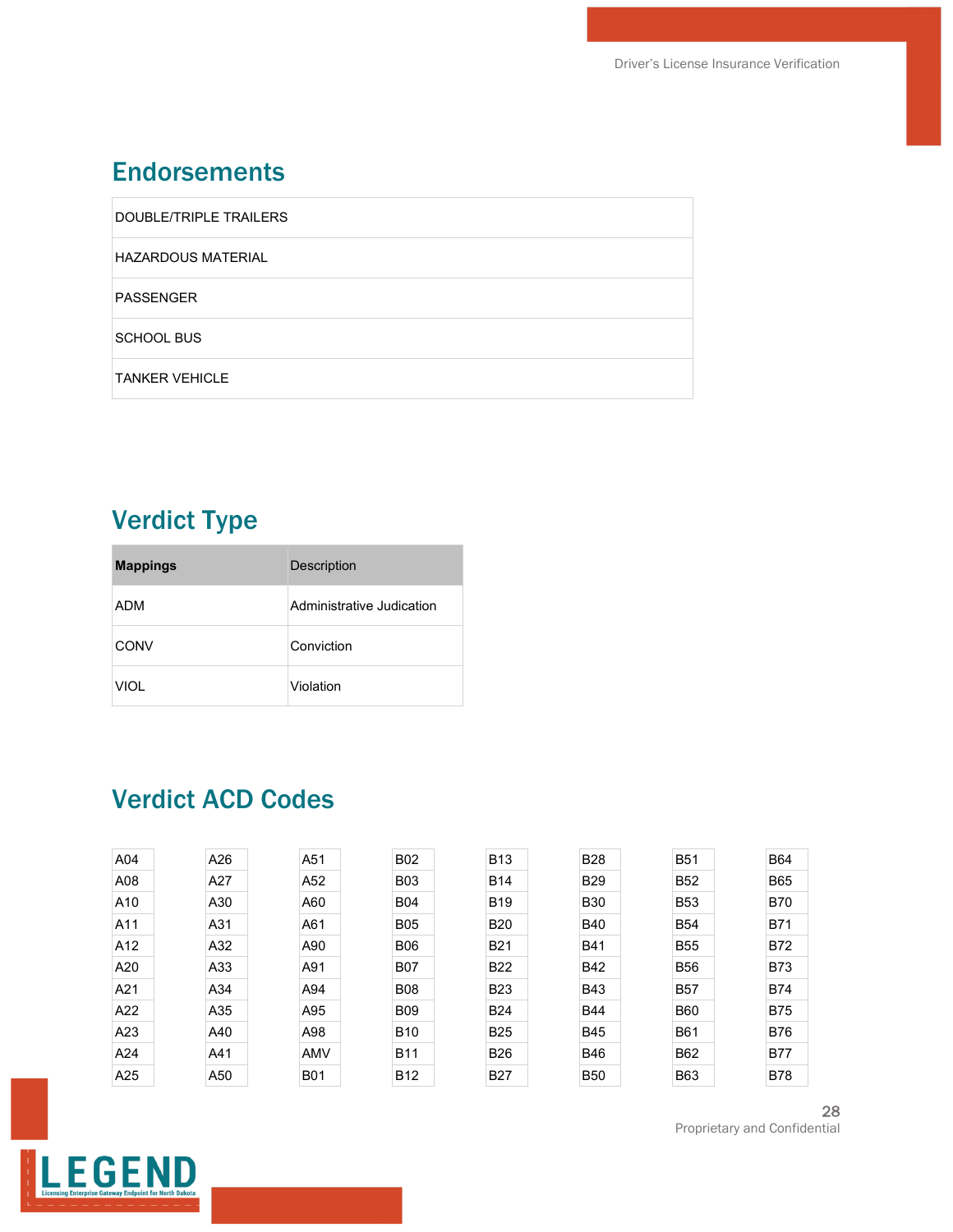| <b>B80</b>       | D40             | E36              | F61 | M47              | N24             | S71 | W20 |
|------------------|-----------------|------------------|-----|------------------|-----------------|-----|-----|
| <b>B81</b>       | D41             | E37              | F62 | M48              | N <sub>25</sub> | S81 | W21 |
| <b>B82</b>       | D42             | E50              | F63 | M49              | N <sub>26</sub> | S91 | W22 |
| <b>B83</b>       | D43             | E51              | F64 | M50              | N30             | S92 | W23 |
| <b>B84</b>       | D44             | E52              | F65 | M51              | N31             | S93 | W24 |
| <b>B85</b>       | D45             | E53              | F66 | M52              | N40             | S94 | W70 |
| <b>B86</b>       | D50             | E54              | M01 | M53              | N41             | S95 |     |
| B87              | D51             | E55              | M02 | M54              | N42             | S96 |     |
| <b>B88</b>       | D52             | E56              | M03 | M55              | N43             | S97 |     |
| <b>B89</b>       | D53             | E57              | M04 | M56              | N44             | S98 |     |
| <b>B90</b>       | D54             | E70              | M05 | M57              | N <sub>50</sub> | S99 |     |
| <b>B91</b>       | D55             | E71              | M06 | M58              | N51             | U01 |     |
| <b>B92</b>       | D56             | E72              | M07 | M60              | N <sub>52</sub> | U02 |     |
| <b>B93</b>       | D65             | E73              | M08 | M61              | N <sub>53</sub> | U03 |     |
| D01              | D66             | E74              | M09 | M62              | N <sub>54</sub> | U04 |     |
| D02              | D67             | E80              | M10 | M70              | N55             | U05 |     |
| D <sub>0</sub> 3 | D68             | F01              | M11 | M71              | N56             | U06 |     |
| D04              | D70             | F02              | M12 | M72              | N60             | U07 |     |
| D <sub>05</sub>  | D71             | F03              | M13 | M73              | N61             | U08 |     |
| D <sub>06</sub>  | D72             | F04              | M14 | M74              | N62             | U09 |     |
| D07              | D73             | F05              | M15 | M75              | N63             | U10 |     |
| D <sub>10</sub>  | D74             | F <sub>06</sub>  | M16 | M76              | N70             | U11 |     |
| D11              | D75             | F10              | M17 | M77              | N71             | U20 |     |
| D12              | D76             | F11              | M18 | M80              | N72             | U21 |     |
| D15              | D77             | F12              | M19 | M81              | N80             | U22 |     |
| D16              | D78             | F13              | M20 | M82              | N81             | U23 |     |
| D17              | E01             | F14              | M21 | M83              | N82             | U24 |     |
| D18              | E02             | F15              | M22 | M84              | N83             | U25 |     |
| D19              | E03             | F16              | M23 | M85              | N84             | U26 |     |
| D <sub>20</sub>  | E04             | F <sub>20</sub>  | M24 | M86              | S01             | U27 |     |
| D <sub>21</sub>  | E05             | F21              | M25 | N01              | S06             | U28 |     |
| D <sub>25</sub>  | E06             | F <sub>22</sub>  | M30 | N02              | S11             | U30 |     |
| D <sub>26</sub>  | E20             | F <sub>2</sub> 3 | M31 | N <sub>0</sub> 3 | S14             | U31 |     |
| D <sub>27</sub>  | E21             | F24              | M32 | N04              | S <sub>15</sub> | U32 |     |
| D <sub>28</sub>  | E22             | F30              | M33 | <b>N05</b>       | S16             | U33 |     |
| D <sub>29</sub>  | E <sub>23</sub> | F31              | M34 | <b>N06</b>       | S21             | W00 |     |
| D30              | E24             | F32              | M40 | <b>N07</b>       | S26             | W09 |     |
| D31              | E30             | F33              | M41 | N08              | S31             | W10 |     |
| D35              | E31             | F34              | M42 | N09              | S36             | W11 |     |
| D36              | E32             | F35              | M43 | N20              | S41             | W12 |     |
| D37              | E33             | F40              | M44 | N <sub>21</sub>  | S50             | W13 |     |
| D38              | E34             | F41              | M45 | N22              | S51             | W14 |     |
| D39              | E35             | F60              | M46 | N23              | S61             | W15 |     |



29 Proprietary and Confidential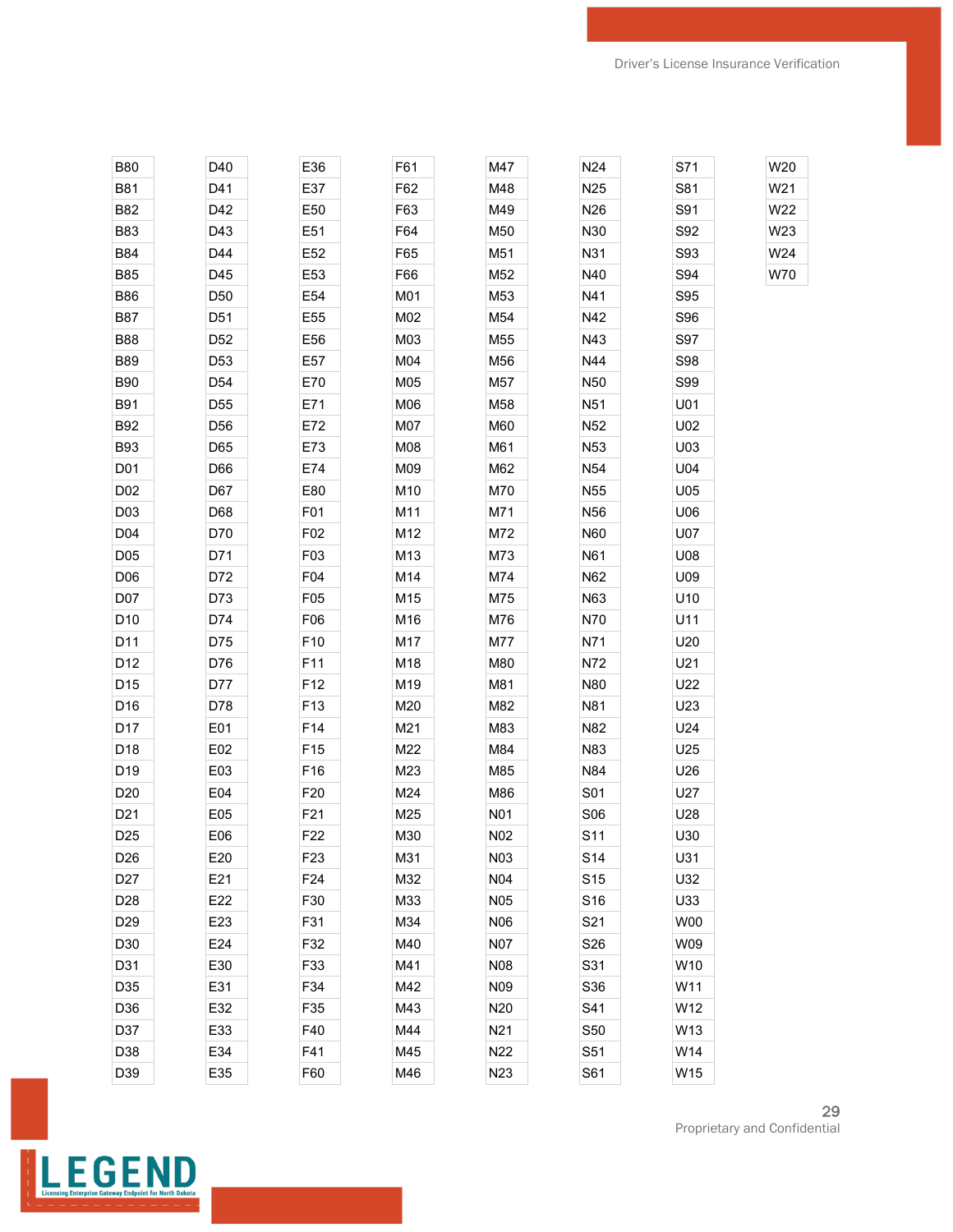| 100  | 152 | 211 | 313 | 338 | 371 | 393 | 415 | 436 | 462 |
|------|-----|-----|-----|-----|-----|-----|-----|-----|-----|
| 101  | 153 | 215 | 314 | 339 | 372 | 394 | 417 | 439 | 463 |
| 103  | 154 | 216 | 315 | 341 | 373 | 395 | 418 | 440 | 464 |
| 105  | 155 | 217 | 316 | 342 | 374 | 396 | 419 | 441 | 465 |
| 106  | 156 | 218 | 317 | 343 | 375 | 399 | 420 | 442 | 466 |
| 107  | 157 | 219 | 319 | 346 | 376 | 401 | 421 | 443 | 467 |
| 109  | 158 | 220 | 320 | 349 | 377 | 402 | 422 | 444 | 468 |
| 119  | 160 | 221 | 323 | 350 | 380 | 403 | 423 | 445 | 469 |
| 120  | 161 | 300 | 325 | 351 | 381 | 404 | 424 | 446 | 470 |
| 121  | 162 | 301 | 326 | 352 | 382 | 405 | 425 | 448 | 562 |
| 125  | 202 | 302 | 327 | 353 | 383 | 406 | 427 | 449 | 564 |
| 126  | 203 | 303 | 329 | 354 | 384 | 407 | 428 | 450 | 569 |
| 130  | 204 | 304 | 330 | 355 | 385 | 408 | 429 | 451 | 570 |
| 131  | 205 | 305 | 331 | 356 | 386 | 409 | 430 | 452 |     |
| 132  | 206 | 308 | 332 | 357 | 387 | 410 | 431 | 453 |     |
| 150  | 207 | 309 | 334 | 358 | 389 | 411 | 432 | 455 |     |
| 150C | 208 | 310 | 335 | 363 | 390 | 412 | 433 | 457 |     |
| 151  | 209 | 311 | 336 | 364 | 391 | 413 | 434 | 459 |     |
| 151C | 210 | 312 | 337 | 370 | 392 | 414 | 435 | 461 |     |
|      |     |     |     |     |     |     |     |     |     |

## Verdict Native Codes

Note: **DM.**\* verdict native codes are for testing purposes only and won't be in production.

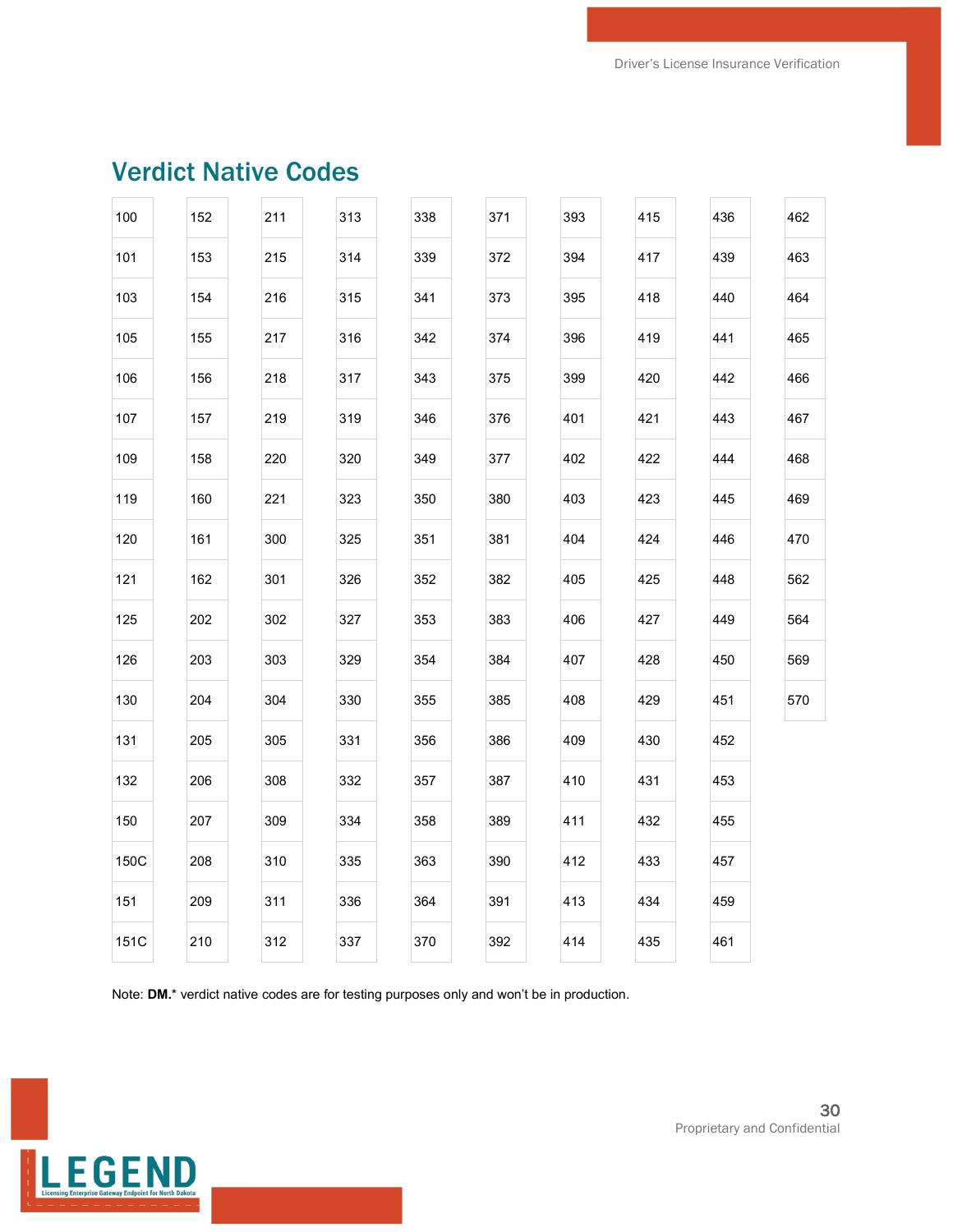#### Court Counties

**Cavalier** 

**Dickey** 

Divide

Dunn

Eddy

Emmons

Foster

Golden Valley

Grand Forks

| Adams            |  |
|------------------|--|
| <b>Barnes</b>    |  |
| Benson           |  |
| <b>Billings</b>  |  |
| <b>Bottineau</b> |  |
| Bowman           |  |
| <b>Burke</b>     |  |
| <b>Burleigh</b>  |  |
| Cass             |  |

| Grant     |
|-----------|
| Griggs    |
| Hettinger |
| Kidder    |
| LaMoure   |
| Logan     |
| McHenry   |
| McIntosh  |
| McKenzie  |
|           |

| McLean    |
|-----------|
| Mercer    |
| Morton    |
| Mountrail |
| Nelson    |
| Oliver    |
| Pembina   |
| Pierce    |
| Ramsey    |

| Ransom       |
|--------------|
| Renville     |
| Richland     |
| Rolette      |
| Sargent      |
| Sheridan     |
| Sioux        |
| Slope        |
| <b>Stark</b> |

| <b>Steele</b> |
|---------------|
| Stutsman      |
| Towner        |
| Trail         |
| Walsh         |
| Ward          |
| Wells         |
| Williams      |
|               |

#### Court Cities

Fargo Grand Forks **Bismarck** Minot Jamestown Dickinson Williston Mandan Valley City Devils Lake Wahpeton Grafton West Fargo Rugby Bottineau Mayville **Carrington** Harvey Langdon Lisbon

New Rockford Belcourt Watford City Bowman Oakes Linton Park River Tioga **Hettinger** Garrison **Stanley** Crosby Ellendale Kenmare Cando Casselton Copperstown Walhalla Larimore Rolla

| New Town          |
|-------------------|
| Beach             |
| Cavalier          |
| Mott              |
| Beulah            |
| <b>Fnderlin</b>   |
| Hillsboro         |
| Wishek            |
| Parshall          |
| Velva             |
| Hazen             |
| Ashley            |
| Northwood         |
| <b>Fort Yates</b> |
| Belfield          |
| Hankinson         |
| Hebron            |
| Drayton           |
| Glen Ullin        |
| Napoleon          |
|                   |

Lidgerwood Lakota LaMoure Mohall New Salem New England Edgeley Towner Elgin Fessenden Dunseith/San Haven Finley Hatton Washburn Richardton Underwood Ray Pembina Turtle Lake Maddock

31 Proprietary and Confidential

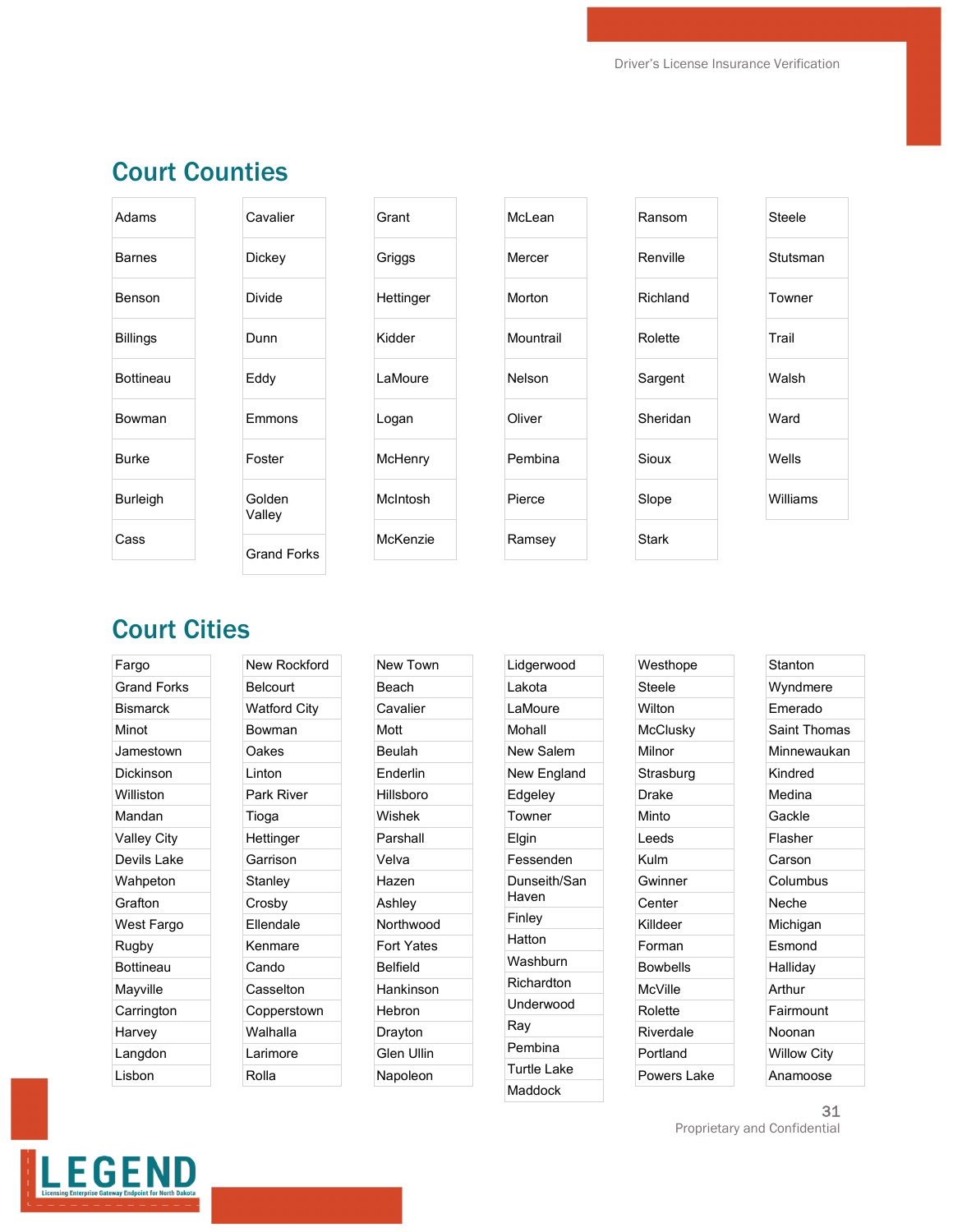Grenora Berthold Edmore **Glenburn** Aneta Hazelton Sawyer Sherwood Page Saint John Hope **Hunter** Sheyenne Fordville Surrey **Scranton** Lidgnite New Leipzig Selfridge Regent Wimbledon Hoople **Streeter** Edinburg Zeeland Reeder Bismbee Max Goodrich Lansford Litchville Tappen Plaza Thompson Tower City Lehr Flaxton Adams **Granville** Horace/Oxbow **Crystal** Upham Zap

Rock Lake **Gilby** Petersburg Manvel Kensal Abercrombie **Osnabrock** Sanborn Portal Munich **Burlington** Marmarth Tolna Hannaford Binford Buffalo Reynolds Buxton Golden Valley Wildrose Sykeston Bowdon Rutland Wing **Gladstone** Lankin Leonard Mapleton Fortuna **Tuttle** Carpio Marion Ryder Alexander Rhame Cogswell Alsen Sharon Inkster Milton Des Lacs Butte **Starkweather** 

Sheldon **Grandin** Solen Maxbass Pettibone Karlsruhe Forest River **Warwick** Fingal Donnybrook **Tolley** Taylor Makoti Mooreton Havana Pisek **McHenry** Oberon Souris **Crary** Sarles Davenport Hague Mountain Palermo Hannah Diyglas Arnegard Epping Verona Churchs Ferry Hurdsfield Woodworth Antler **Galesburg** Balta **Bathgate** Spring Brook **Mercer** South Heart Dawson Medora Dazey

Oriska White Earth Glenfiled **Courtenay** Kramer Newburg Ross Sentinel Butte Robinson Alamo Lawton Dodge Martin Pekin Argusville **Dickey** Cayuga **Montpeilier** Wales Niagara Hampden Monango Fullerton Hamilton **Cathay** Jud Almont Ambrose Kathryn Dunn Center Braddock Golva Knox Nome Fairdale York Fredonia Egeland **Gardner Clifford** Rogers Brocket Balfour

Mantador Dwight Leith Forbes Great Bend Luverne Nekoma Alice Barney Wolford Amenia Calvin **Coleharbor** Venturia Berlin Pingree Calio Deering Regan Benedict Ardoch Colfax Landa Amidon Voltaire Haynes Hamberg Mylo Elliott Pillsbury Hansboro Ayr Kief Ludden Perth Bucyrus Manning Leal **Bantry** Brinsmade Larson Gascoyne **Berwick** 

Loraine **Overly** Sanish Merricourt Werner Cleveland Wheelock Maza Ruso Tagus Rawson Loma Cannon Ball Guelph McLeod Driscoll **Walcott** Bourdulac Crete Fort Ransom Fort Totten Foxholm Bowesmont Lefor Orrin Delamere Denhoff Alfred Caledonia Erie Grand Rapids Selz **Sutton** White Shield Heimdal **Christine** Concrete Fillmore **McGregor** Raleigh **Trenton** Kloten **Wheatland** 



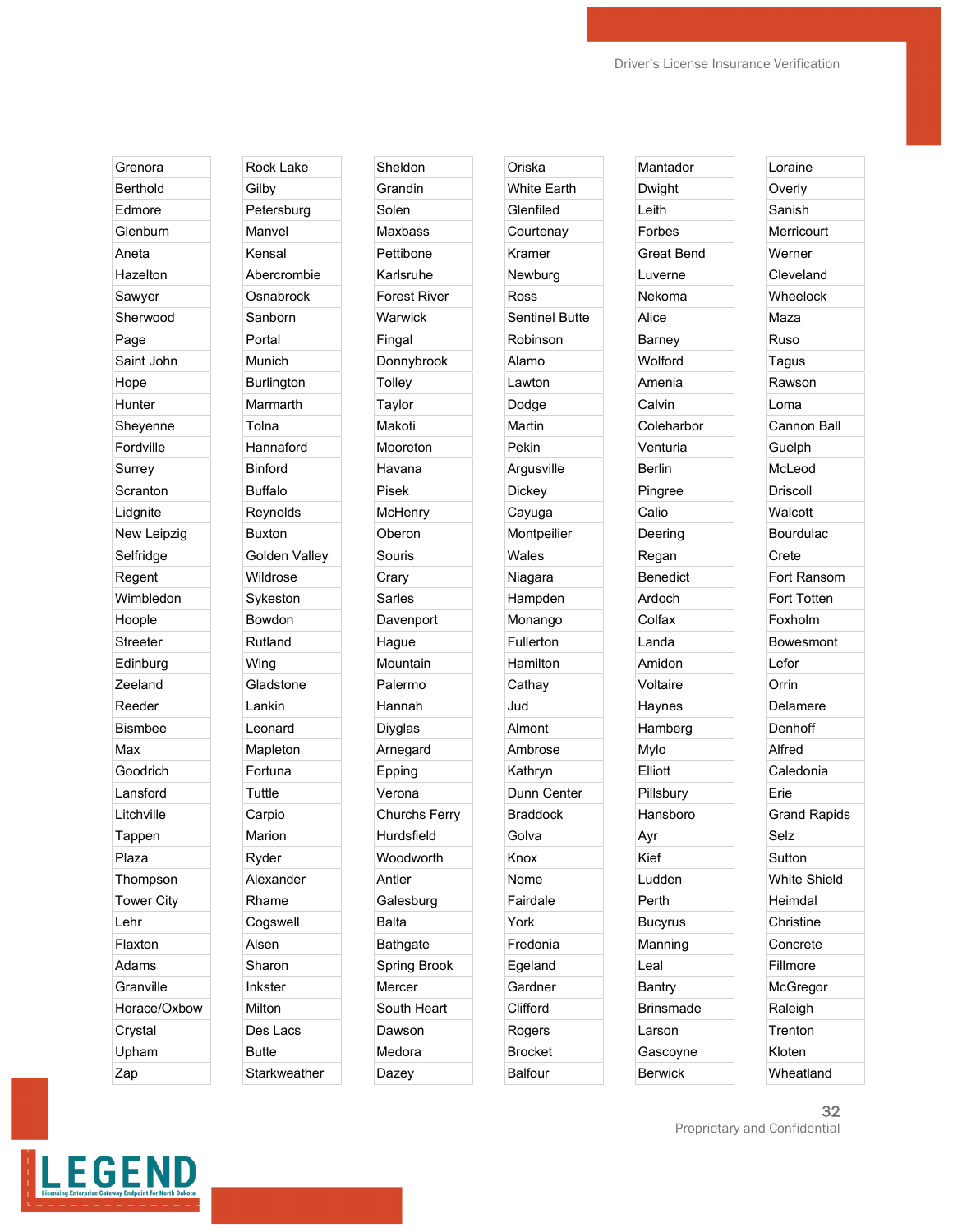| Ypsilanti   | Moffit              |
|-------------|---------------------|
| Chaffee     | Gardar              |
| Geneseo     | Doyon               |
| Nortonville | Eckelson            |
| Webster     | Harlow              |
| Mandaree    | Spiritwood          |
| Kintyre     | Saint Anthony       |
| Arvilla     | <b>Bremen</b>       |
| Clyde       | Englevale           |
| Coteau      | Hamar               |
| Harwood     | Norma               |
| Heaton      | <b>Grace City</b>   |
| Heil        | <b>Grassy Butte</b> |
| Juanita     | Stirum              |
| Leroy       | Manfred             |
| McKenzie    | <b>Burt</b>         |
| Mekinock    | Norwich             |
| Shields     | Chaseley            |
| Sterling    | Alkabo              |
| Tokio       | Bentley             |
| Whitman     | <b>Brampton</b>     |
| Zahl        | Jessie              |
|             |                     |

| Judson            |  |
|-------------------|--|
| Penn              |  |
| <b>Buford</b>     |  |
| Northgate         |  |
| Orr               |  |
| Adrian            |  |
| <b>Blaisdell</b>  |  |
| Embden            |  |
| Appam             |  |
| <b>Baldwin</b>    |  |
| Colgate           |  |
| Dahlen            |  |
| Glasston          |  |
| Honeyford         |  |
| Menoken           |  |
| Southam           |  |
| Voss              |  |
| Kempton           |  |
| Silva             |  |
| <b>Battleview</b> |  |
| Brantford         |  |
| Windsor           |  |

| Hickson         |
|-----------------|
| Cummings        |
| Blanchard       |
| <b>Burnstad</b> |
| Edmunds         |
| Fryburg         |
| Galchutt        |
| Mapes           |
| Saint Michael   |
| Absaraka        |
| <b>Baker</b>    |
| Cartwright      |
| Lake Williams   |
| Prosper         |
| Temvik          |
| Roth            |
| Carbury         |
| Emrick          |
| Joliette        |
| Millarton       |
| Pleasant Lake   |
| Roseglen        |
|                 |

# Court Type

|            | <b>Mappings Description</b> |
|------------|-----------------------------|
| <b>ADM</b> | Administrative Adjudication |
| CHA        | <b>Chancery Court</b>       |
| CIR        | <b>Circuit Court</b>        |
| CIT        | City Court                  |
| CIV        | Civil Court                 |
| COC        | <b>County Court</b>         |
| COR        | <b>Corporation Court</b>    |
| CRI        | <b>Criminal Court</b>       |
| DIS        | <b>District Court</b>       |
| DOT        | Secretary USDOT             |
| FFD        | U.S. District Court         |

| GFN        | <b>General Court Martial</b> |  |
|------------|------------------------------|--|
| <b>HUS</b> | Hustings Court               |  |
| JPC.       | Justice of Peace Court       |  |
| JUS        | <b>Justice Court</b>         |  |
| JUV.       | Juvenile Court               |  |
| LEC        | Law and Equity Court         |  |
| MAG        | Magistrate Court             |  |
| MAY        | Mayor's Court                |  |
| MI IN      | <b>Municipal Court</b>       |  |
| POL        | Police Court                 |  |
| SJC        | <b>Special Justice Court</b> |  |
| <b>SPL</b> | Special Court Martial        |  |

| <b>State Supreme Court</b>   |
|------------------------------|
| <b>Summary Court Martial</b> |
| <b>Superior Court</b>        |
| <b>Trial Justice Court</b>   |
| <b>Traffic Court</b>         |
| Tribal                       |
| <b>Town Court</b>            |
| Unknown                      |
| U.S. Commissioner            |
| U.S. Magistrate Court        |
| U.S. Supreme Court           |
|                              |

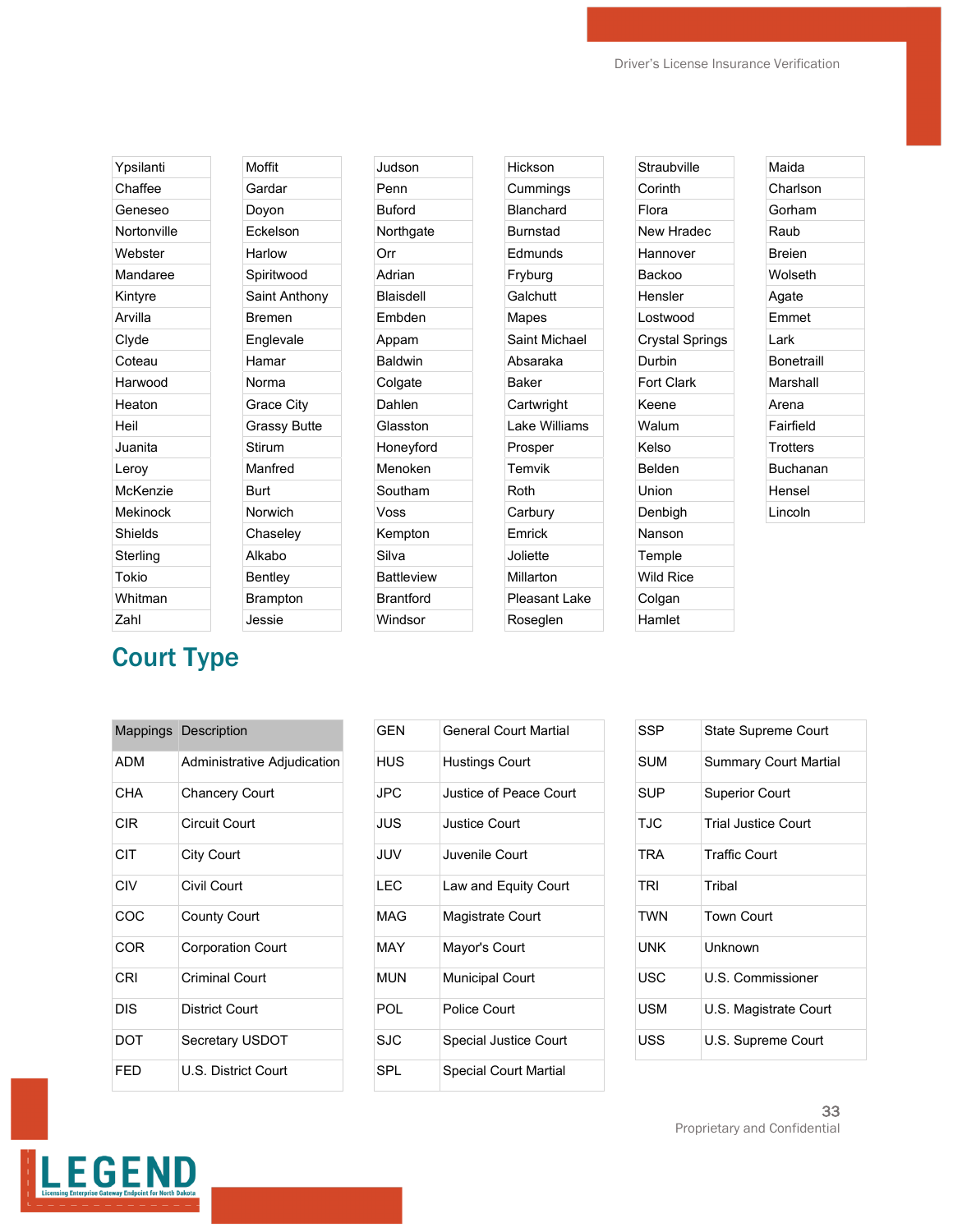### Jurisdictions

| AA        | CA | H <sub>l</sub> | LA         | <b>MN</b> | <b>NE</b> | <b>NU</b> | <b>PA</b>      | <b>TN</b> | <b>WV</b> |
|-----------|----|----------------|------------|-----------|-----------|-----------|----------------|-----------|-----------|
| AB        | CO | IA             | <b>MA</b>  | <b>MO</b> | <b>NF</b> | <b>NV</b> | <b>PE</b>      | TX        | WY        |
| AK        | CT | ID             | <b>MB</b>  | <b>MS</b> | <b>NH</b> | <b>NY</b> | QC             | UT        | YT        |
| AL        | DC | ΙL             | <b>MD</b>  | MT        | <b>NJ</b> | OH        | R <sub>l</sub> | VA        |           |
| <b>AR</b> | DE | IN             | <b>ME</b>  | <b>NB</b> | <b>NM</b> | OK        | <b>SC</b>      | VT        |           |
| AZ        | FL | KS             | <b>MEX</b> | <b>NC</b> | <b>NS</b> | ON        | <b>SD</b>      | <b>WA</b> |           |
| <b>BC</b> | GA | KY             | MI         | <b>ND</b> | NT        | <b>OR</b> | <b>SK</b>      | WI        |           |

# CDL/OOS/CMV/Hazmat

|   | Mappings Description |
|---|----------------------|
|   | l Inknown            |
| N | False                |
|   | True                 |

## Sanction Effects

|             | <b>Mappings Description</b> |
|-------------|-----------------------------|
| CANC        | Cancelled                   |
| RFVO        | Revocation                  |
| <b>SUSP</b> | Suspended                   |

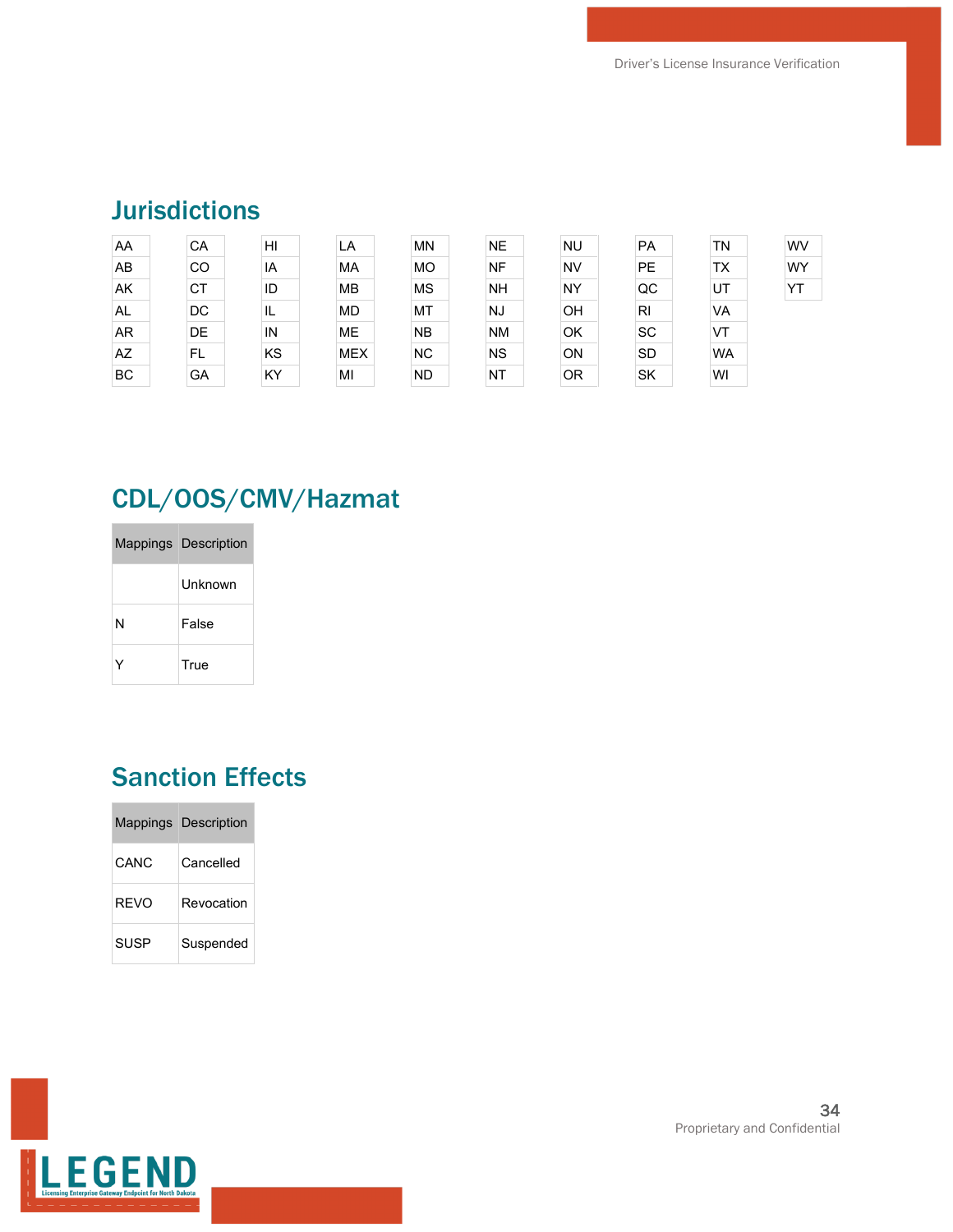| A04        | <b>B03</b> | D <sub>02</sub> | E04             | M11             | M46 | M85              | N <sub>51</sub> | S41        | U31             |
|------------|------------|-----------------|-----------------|-----------------|-----|------------------|-----------------|------------|-----------------|
| A08        | <b>B04</b> | D <sub>06</sub> | E05             | M12             | M47 | M86              | N <sub>52</sub> | S51        | <b>W00</b>      |
| A10        | <b>B05</b> | D07             | E06             | M <sub>13</sub> | M48 | <b>N01</b>       | N <sub>53</sub> | S71        | W01             |
| A11        | <b>B06</b> | D <sub>10</sub> | E23             | M14             | M49 | N02              | N54             | S81        | W09             |
| A12        | <b>B07</b> | D <sub>16</sub> | E50             | M15             | M50 | N <sub>0</sub> 3 | N <sub>55</sub> | S91        | W13             |
| A20        | <b>B08</b> | D <sub>27</sub> | E51             | M16             | M51 | N <sub>04</sub>  | N <sub>56</sub> | S92        | W14             |
| A21        | <b>B14</b> | D <sub>29</sub> | E53             | M17             | M55 | <b>N05</b>       | N60             | S93        | W15             |
| A22        | <b>B19</b> | D30             | E54             | M18             | M56 | N06              | N61             | S94        | W20             |
| A23        | <b>B20</b> | D31             | E55             | M19             | M57 | <b>N07</b>       | N62             | S95        | W27             |
| A24        | <b>B21</b> | D35             | E56             | M20             | M58 | <b>N08</b>       | N63             | S96        | W28             |
| A25        | <b>B22</b> | D36             | E57             | M21             | M60 | N <sub>09</sub>  | N70             | S97        | W30             |
| A26        | <b>B23</b> | D37             | E70             | M22             | M61 | N <sub>20</sub>  | N71             | S98        | W31             |
| A31        | <b>B24</b> | D38             | E71             | M23             | M62 | N21              | N72             | U01        | W40             |
| A33        | <b>B25</b> | D39             | F02             | M24             | M70 | N22              | N80             | U02        | W41             |
| A35        | <b>B26</b> | D45             | F03             | M25             | M71 | N <sub>23</sub>  | N82             | U03        | W45             |
| A41        | <b>B27</b> | D <sub>51</sub> | F04             | M30             | M72 | N <sub>24</sub>  | N83             | U04        | W50             |
| A50        | <b>B41</b> | D <sub>53</sub> | F <sub>05</sub> | M31             | M73 | N <sub>25</sub>  | N84             | U05        | W <sub>51</sub> |
| A60        | <b>B51</b> | D <sub>56</sub> | F06             | M32             | M74 | N <sub>26</sub>  | S01             | U06        | W52             |
| A61        | <b>B56</b> | D70             | F34             | M33             | M75 | N30              | S06             | <b>U07</b> | W60             |
| A90        | <b>B57</b> | D72             | M02             | M34             | M76 | N31              | S <sub>14</sub> | U08        | W61             |
| A91        | <b>B61</b> | D74             | M03             | M40             | M77 | N40              | S <sub>15</sub> | U09        | W70             |
| A94        | <b>B63</b> | D75             | M04             | M41             | M80 | N41              | S <sub>16</sub> | U10        | W72             |
| A95        | <b>B64</b> | D78             | M05             | M42             | M81 | N42              | S21             | U11        | W80             |
| A98        | <b>B65</b> | E01             | M08             | M43             | M82 | N43              | S26             | U21        | W81             |
| <b>B01</b> | <b>B78</b> | E02             | M09             | M44             | M83 | N44              | S31             | U27        | W82             |
| <b>B02</b> | <b>B91</b> | E03             | M10             | M45             | M84 | N <sub>50</sub>  | S36             | U28        |                 |

### Sanction ACD Codes

## Sanction Native Codes

| 610 | 640 | 675 | 691 | 702 | 708 | 714 | 720 | 726 | 732 |
|-----|-----|-----|-----|-----|-----|-----|-----|-----|-----|
| 614 | 650 | 680 | 692 | 703 | 709 | 715 | 721 | 727 | 733 |
| 620 | 651 | 681 | 695 | 704 | 710 | 716 | 722 | 728 | 734 |
| 625 | 660 | 685 | 7   | 705 | 711 | 717 | 723 | 729 | 735 |
| 630 | 661 | 686 | 700 | 706 | 712 | 718 | 724 | 730 | 736 |
| 639 | 670 | 690 | 701 | 707 | 713 | 719 | 725 | 731 | 737 |

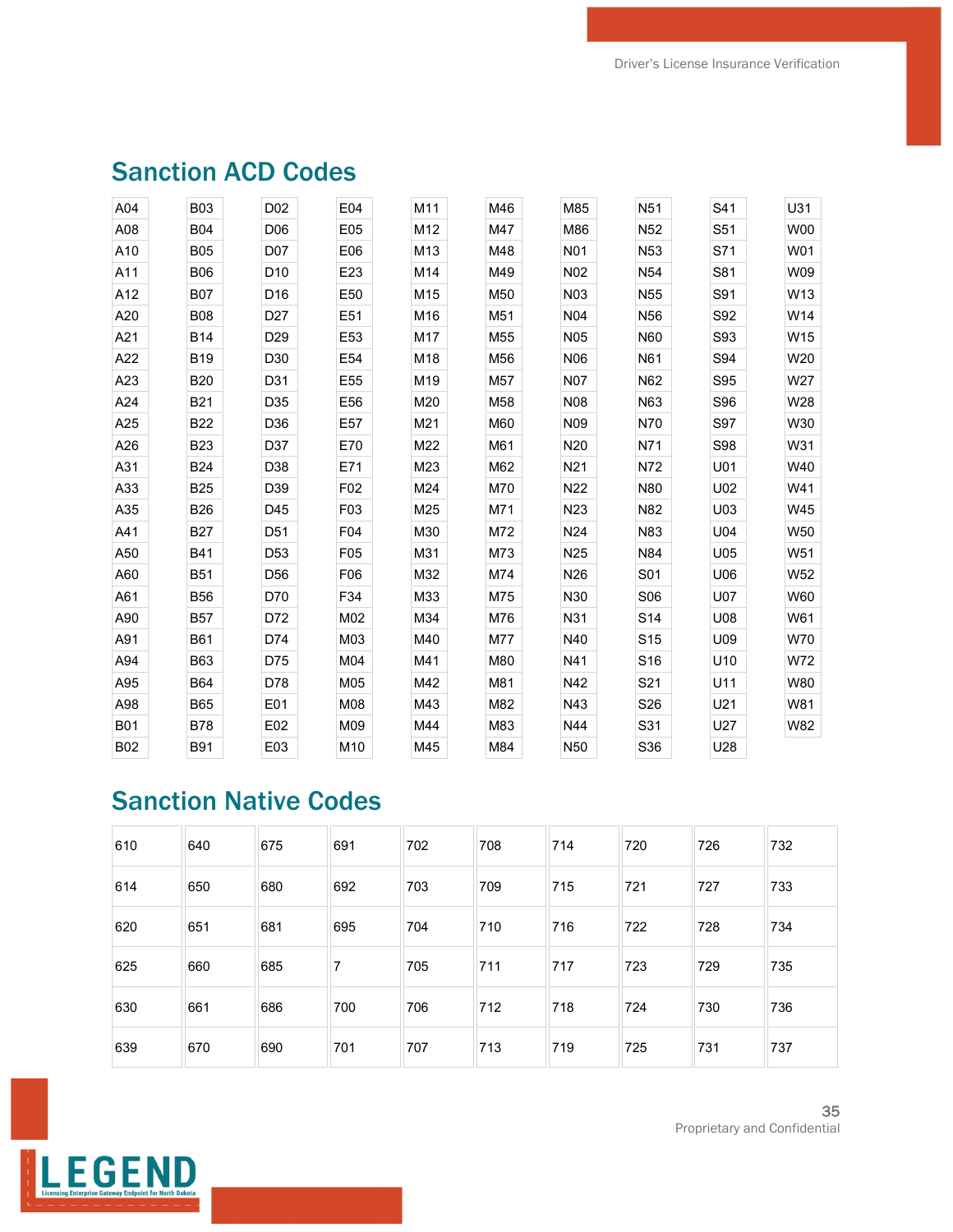| 738 | 746 | 756 | 763 | 770 | 777 | 786 | 793 | 812 | 851 |
|-----|-----|-----|-----|-----|-----|-----|-----|-----|-----|
| 740 | 750 | 757 | 764 | 771 | 780 | 787 | 798 | 814 | 852 |
| 741 | 751 | 758 | 765 | 772 | 781 | 788 | 799 | 815 | 853 |
| 742 | 752 | 759 | 766 | 773 | 782 | 789 | 801 | 822 |     |
| 743 | 753 | 760 | 767 | 774 | 783 | 790 | 802 | 832 |     |
| 744 | 754 | 761 | 768 | 775 | 784 | 791 | 810 | 842 |     |
| 745 | 755 | 762 | 769 | 776 | 785 | 792 | 811 | 850 |     |

Note: Non three-digit numerical sanction native codes are for testing purposes and won't be in production.

#### Hearing Statuses

| Admin Hearing Set Aside | Awaiting Hearing Outcome | Conviction Pendina | Suspended - Hearing Held  |
|-------------------------|--------------------------|--------------------|---------------------------|
| Awaiting Driver Action  | Complied                 | Refusal Set Aside  | Suspended - Time Limit Up |

## Medical Certification Examiner Specialties

| <b>Mappings</b> | Description            |
|-----------------|------------------------|
| AN              | Advance Practice Nurse |
| CН              | Chiropractor           |
| DO              | Osteopathic Doctor     |
| <b>MD</b>       | <b>Medical Doctor</b>  |
| <b>PA</b>       | Physician Assistant    |
| XX              | Other                  |

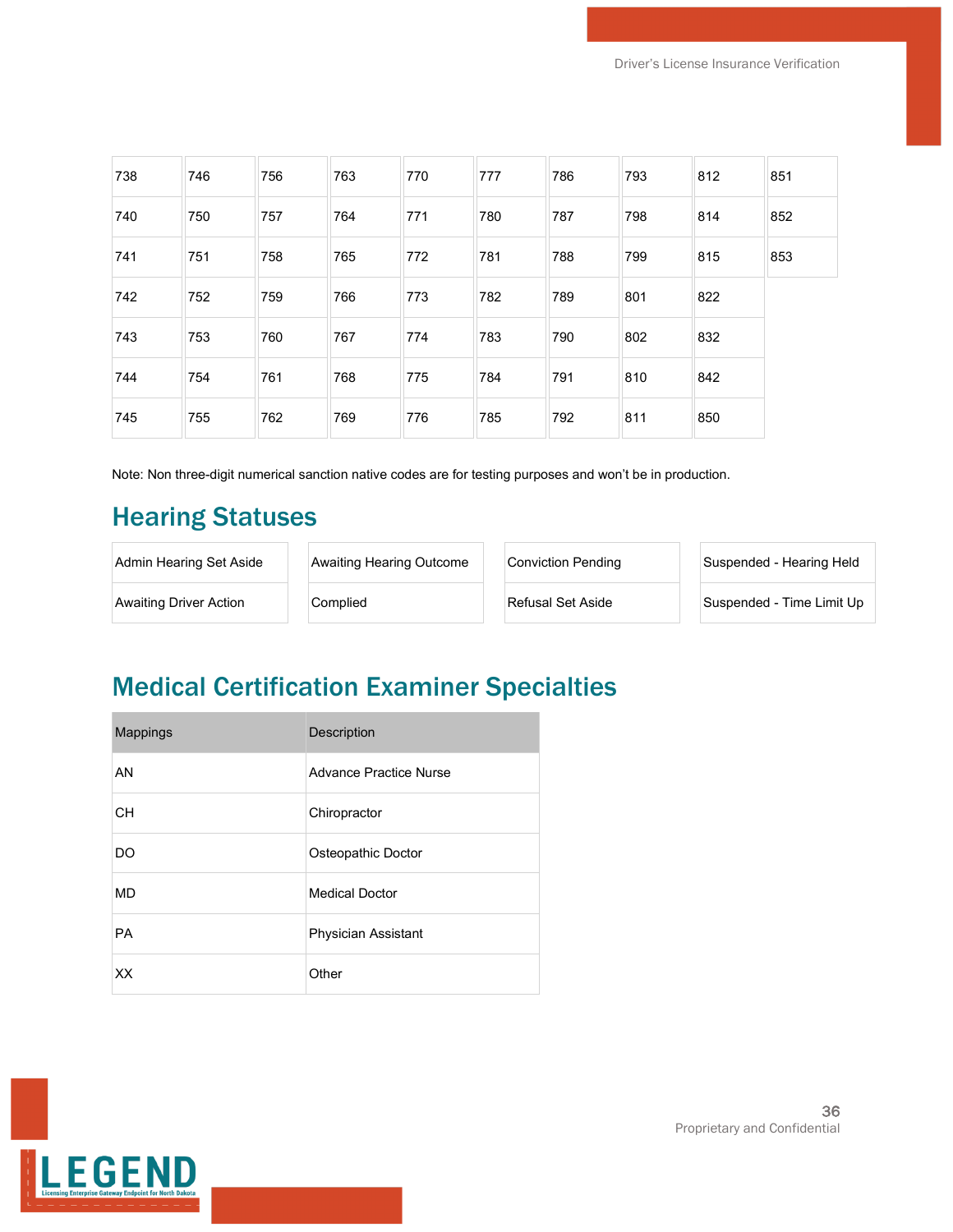#### Medical Certification Status Codes

**CERTIFIED** 

NOT CERTIFIED

## Medical Certification Classifications

Excepted Interstate Excepted Intrastate Non-Excepted Interstate Non-Excepted Intrastate

### Medical Certification Restrictions

| Corrective Lenses                       |
|-----------------------------------------|
| <b>Grandfathered State Requirements</b> |
| <b>Hearing Aid</b>                      |
| Intracity Zone                          |
| Operation of 49 CFR 391.64              |
| <b>SPF Certificate</b>                  |
| Waiver/Exemption                        |

#### Crash Severities

| FATAL  |
|--------|
| INJURY |

PROP. DAMAGE

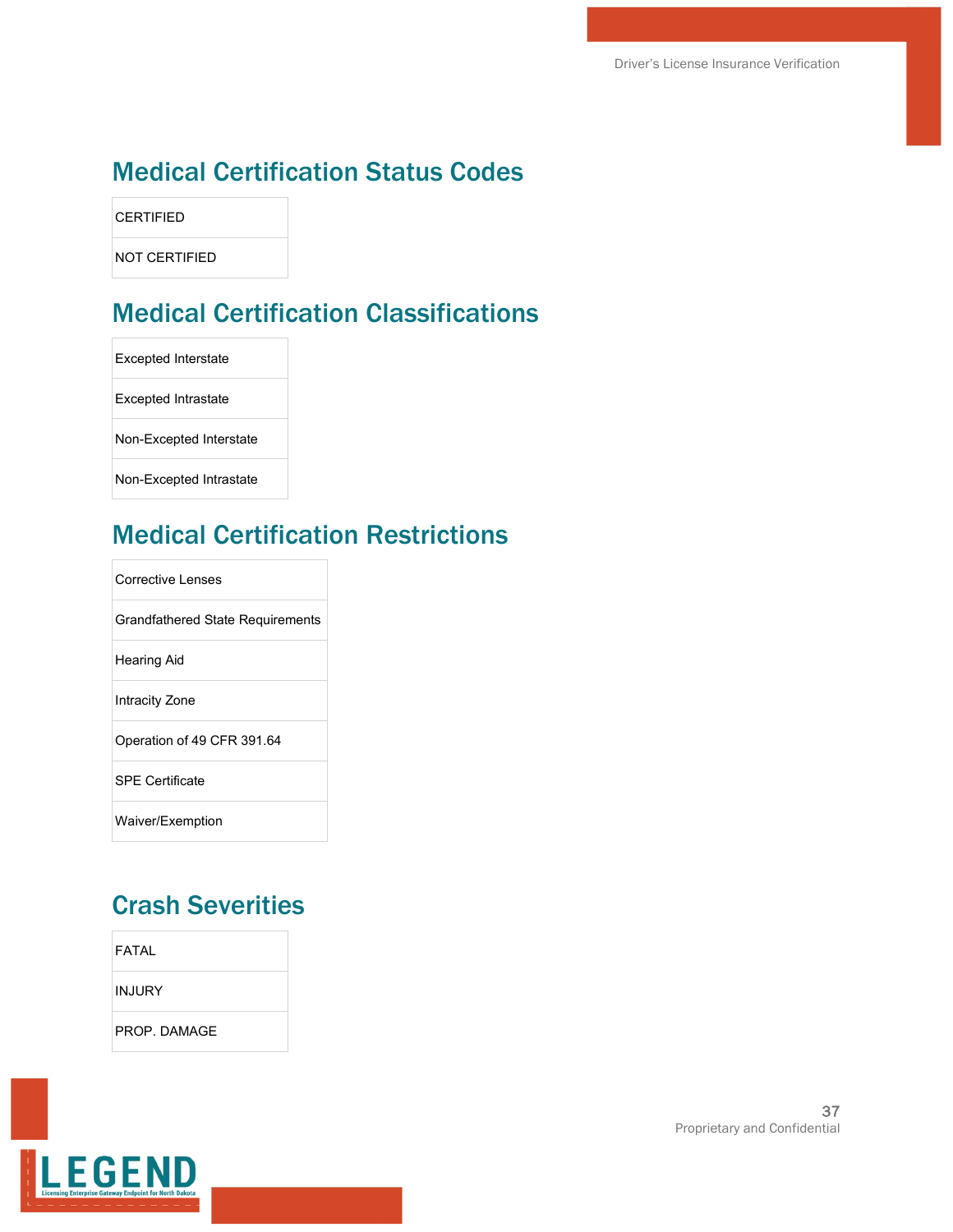# Data Discrepancies

The purpose of this section is to highlight data discrepancies between LEGEND and mainframe. LEGEND will comply with explicit data retention rates defined by AAMVA. The mainframe may not have enforced all these rules in every situation. Please refer to the AAMVA Code Dictionary for more information:

AAMVA Code Dictionary (ACD)

<https://www.aamva.org/technology/technology-standards/acd>

Pg: 15, 16

#### Sanctions & Verdicts

#### Verdicts:

The retention date is calculated from the conviction date or for as long as any resulting withdrawal is retained – whichever is later.

#### Commercial

Major Violations: 55 years Out of Service convictions: 15 years Serious/Railroad violations: 4 years All others: 3 years

#### Non-Commercial

DUI/Drugs, Failure on Payments: 7 years

Medical/Vision requirement issues, Driving without parental consent, Fail to pass/take test, purchase license: 5 years

All others: 3 years